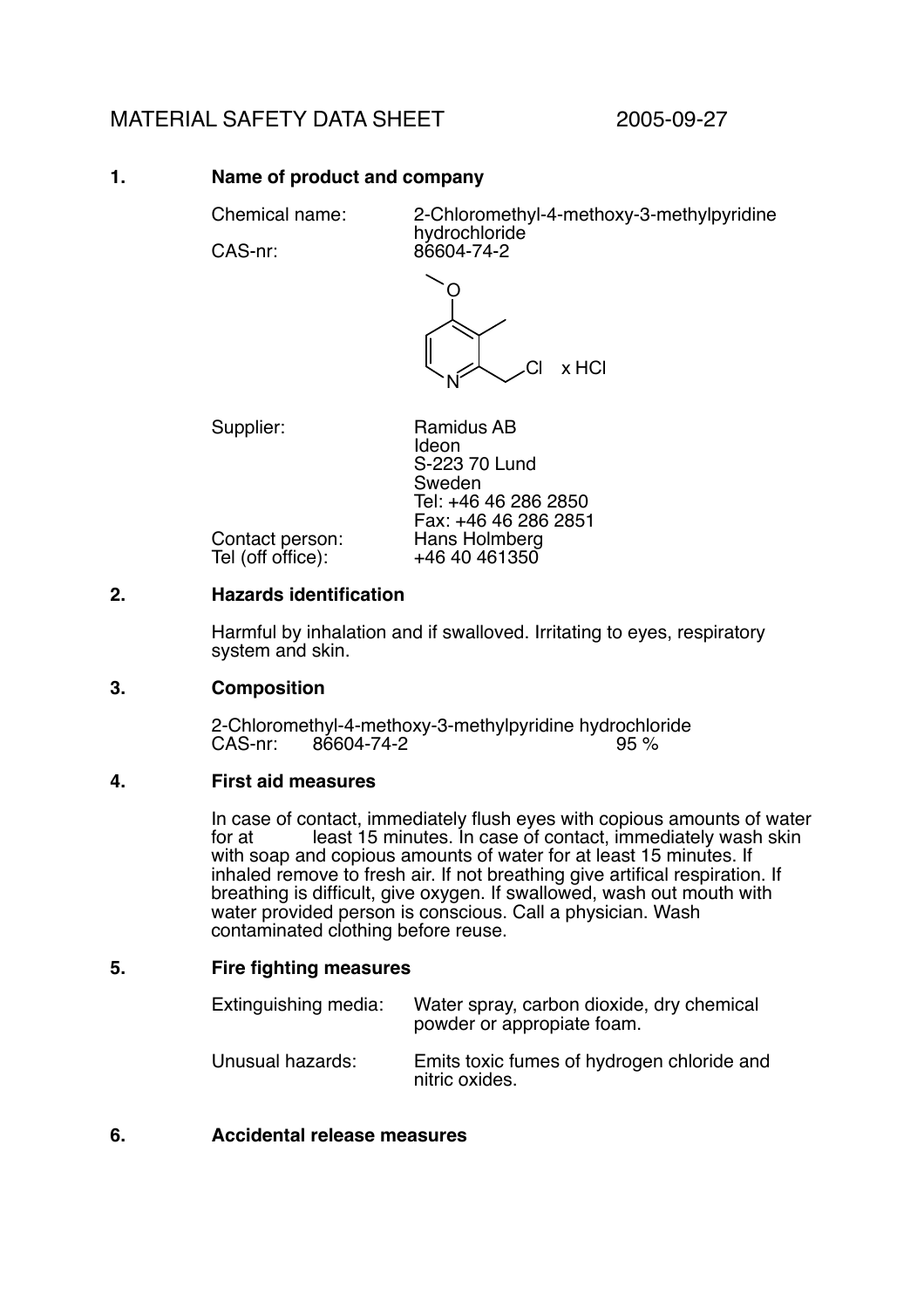Wear respirator, chemical safety goggles, rubber boots and heavy rubber gloves. Sweep up, place in a bag and hold for disposal. Ventilate area and wash spill site after material pick up is complete.

### **7. Handling and storage**

All handling of dangerous chemicals should be performed in a hood or a well ventilated area.

Store in a tightly closed container in a dry, dark place.

#### **8. Exposure control / personal protection**

Work in a well ventilated ares. Use chemical safety goggles and compatible chemical resistant gloves. Use suitable respirator. Avoid contact with eyes, skin and clothing. Avoid prolonged and repeated exposure. Wash thoroughly after handling.

### **9. Physical and chemical properties**

White solid.

### **10. Stability and reactivity**

Incompatible with strong bases. Incompatible with strong oxidizing agents.

#### **11. Toxicological information**

Harmful by inhalation and if swalloved. Irritating to eyes, respiratory system and skin.

### **12. Ecotoxicological effects.**

Not known.

#### **13. Disposal considerations**

Dissolve or mix the material with a combustible solvent and burn in a chemical incinerator equipped with an afterburner and a scrubber. Observe all federal, state and local environmental regulations.

### **14. Transport information**

IATA: UN nr: 2811, Toxic solid, organic, n.o.s. Packing group: III.

IMDG: UN nr: 2811, Toxic solid, organic, n.o.s. Packing group: III.

ADR/RID: Hazard class: 6.1.25c

### **15. Regulatory information**